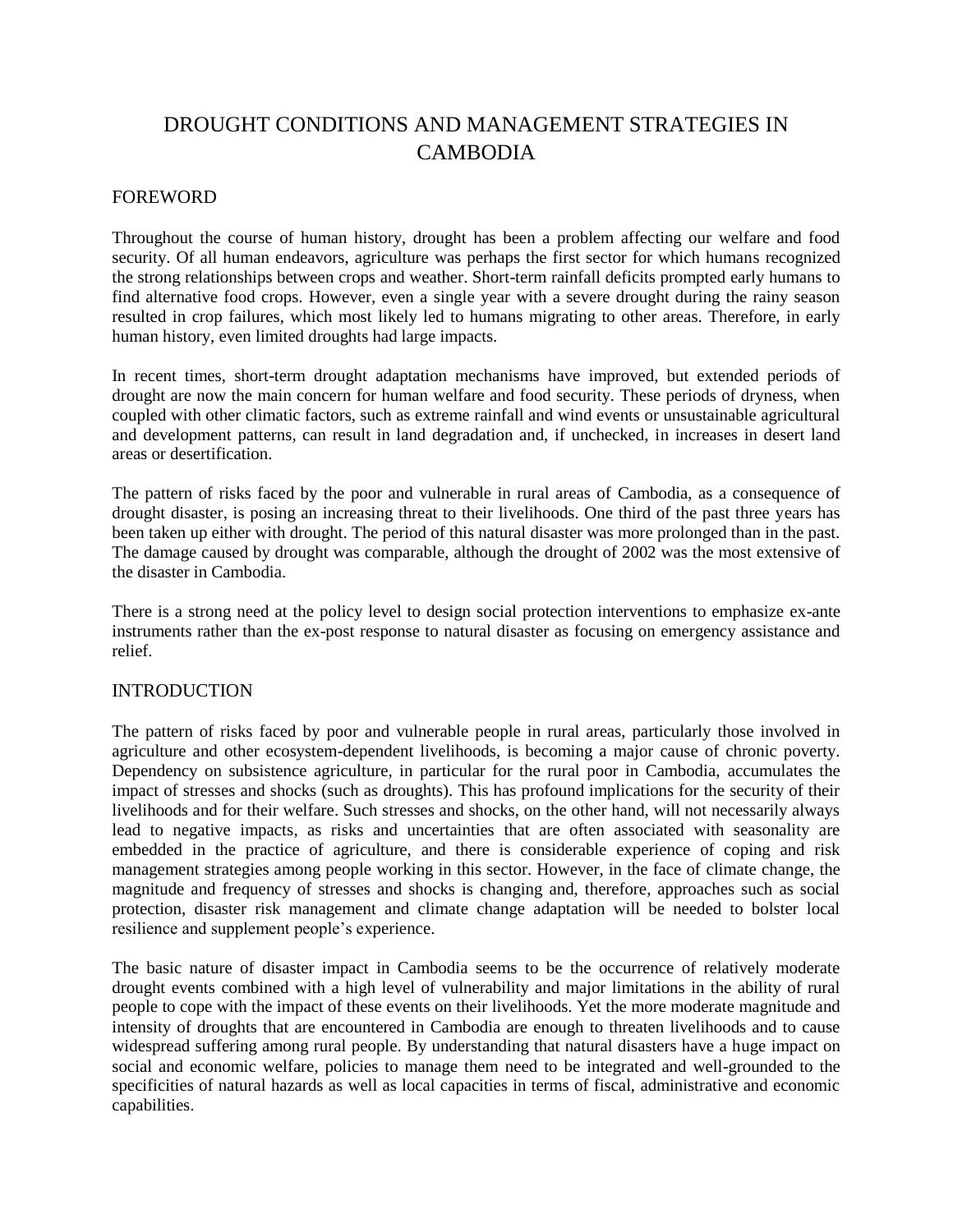#### DROUGHT MONITORING AND EARLY WARNING SYSTEMS

Considerable progress is being made in drought monitoring and early warning systems in many countries. The increased emphasis on improving these systems is largely the result of the mounting impacts of drought, reflecting greater societal vulnerability. Heightened monitoring capability, including the expansion of automated weather station networks and satellites and the Internet are contributing to such improvements. The Internet allows for improved access to critical data and information to assist in climate and drought assessments and the delivery of this information through a wide range of tools or decision support products to users in many sectors.

A drought is considered a period of abnormal dry weather that causes serious hydrological imbalance in the area. Under a normal year, typical rainfall distribution from May to October and the heavy rainfall from August till mid-October with a dry spell for about 2 to 3 weeks in between July and August. In a year when this dry period is extended too long, an agricultural drought could occur in addition to the late rain and early end of rainy season.

There are four characteristics of agricultural drought in the country:

- 1. Unpredictable delays in rainfall onset in the early wet season
- 2. Erratic variations in wet season rainfall onset, amount, and duration across different areas
- 3. Early ending of rains during the wet season
- 4. Common occurrence of mini-droughts of three weeks or more during the wet season, which can damage or destroy rice crops without irrigation

Localized drought is also becoming increasingly apparent and significant - again throughout many areas of the country, including areas that are also flood-affected. Drought has impacted in a number of areas in 2001, 2002, and 2003. The direct impact has predominantly been in terms of water stress on agricultural crop production, especially rice and vegetable production, with 80% of agricultural fields lying idle in most areas for six months and to a somewhat lesser extent in terms of increased rates of water-related disease mortality and morbidity.

### VULNERABILITY ASSESSMENT

Land degradation is considered as the biggest vulnerable issue in agriculture in Cambodia. Land degradation resulted from traditional agriculture land use and depletion of forest cover has threatened the overall agriculture production including agro-industry of Cambodia. Productivity, security, and sustainability of major part of agriculture land in Cambodia are influenced by limitation of natural soil nutrient, traditional land use practice, and impacts of climate change.

Other underline factors include socio-economic conditions, poverty pressure, and unplanned human settlement and land use. The country remains one of the least developed countries in the world reflecting the impact of 30 years of war and social and political instability with human development index (HDI) rank of 138 (0.54) in 2013. In addition, poverty is a key determinant of the people's vulnerability to disasters. A study made by Cambodian Red Cross (CRC) has shown that the poverty in Cambodia has variety according to the geographical area that attributed to the people vulnerable to floods and droughts. Besides that, the unplanned patterns of human settlement and land use have resulted into dramatic increases in the population of people living in the Mekong floodplains. Irrigation systems and water conservation measures remain inadequate particularly in the face of an increasing incidence of drought.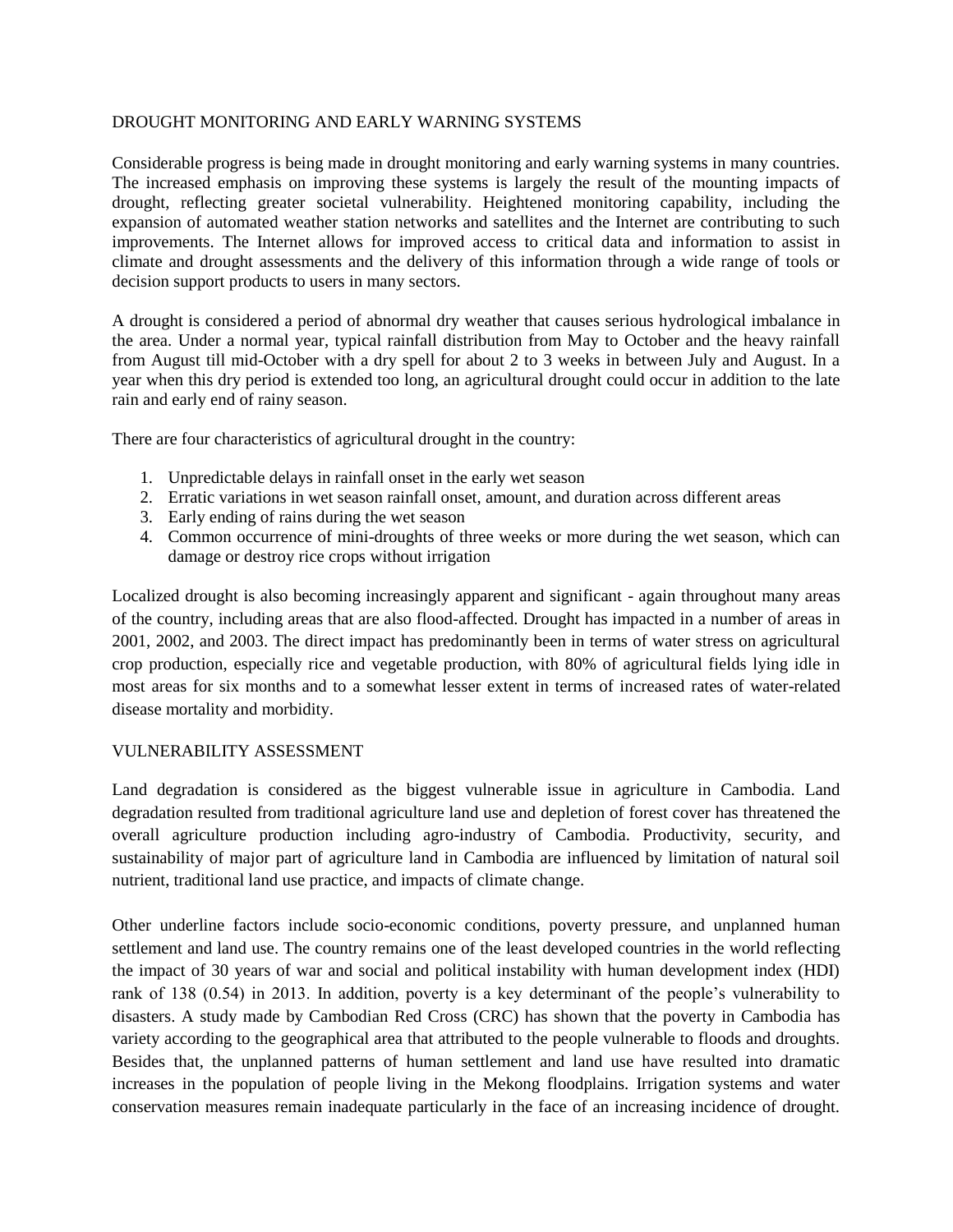The vulnerabilities to natural hazards are formed around these linkages between physical, social, economic and environmental vulnerabilities that prevent many of its people to live in a safe environment. The last major drought in the country took place in 2002 when unusually dry weather during the rainy season affected some 420 communes in 76 districts located in the 10 provinces of Prey Veng, Kandal, Kampong Speu, Takeo, Svay Rieng, Kampong Thom, Kampong Cham, Kratie, Odor Meancheay and Banteay Meanchey. The drought prevailed until the onset of rains in mid-August and covered 62,702 hectares. Statistics from the NCDM indicate that the drought had affected 2,047,340 people or 442,419 families and was the worst drought to affect the country. The cost of the drought was estimated to be more than US\$21.50 million.

Map of Drought-prone Communes



# EMERGENCY RELIEF AND DROUGHT RESPONSE

There are several frameworks, strategic policies, and agreements that influence Cambodia policy in agriculture:

### 1. HYOGO FRAMEWORK FOR ACTION (HFA) 2005-2015

HFA 2005-20015 is adopted by 168 countries; and Cambodia is one of the signatory counties. HFA is a solid legal framework for imparting knowledge on natural hazards and disasters and the implementation of disaster risk reduction measures around the globe. The HFA sets out three strategic goals and outlines five priorities for action, which cover the main areas of disaster risk reduction. The five priorities for action are:

- i. Ensure that disaster risk reduction (DRR) is a national and a local priority with a strong institutional basis for implementation
- ii. Identify, assess and monitor disaster risks and enhance early warning
- iii. Use knowledge, innovation and education to build a culture of safety and resilience at all levels
- iv. Reduce the underlying risk factors
- v. Strengthen disaster preparedness for effective response at all level
- 2. ASEAN AGREEMENT ON DISASTER MANAGEMENT AND EMERGENCY RESPONSE (AADMER)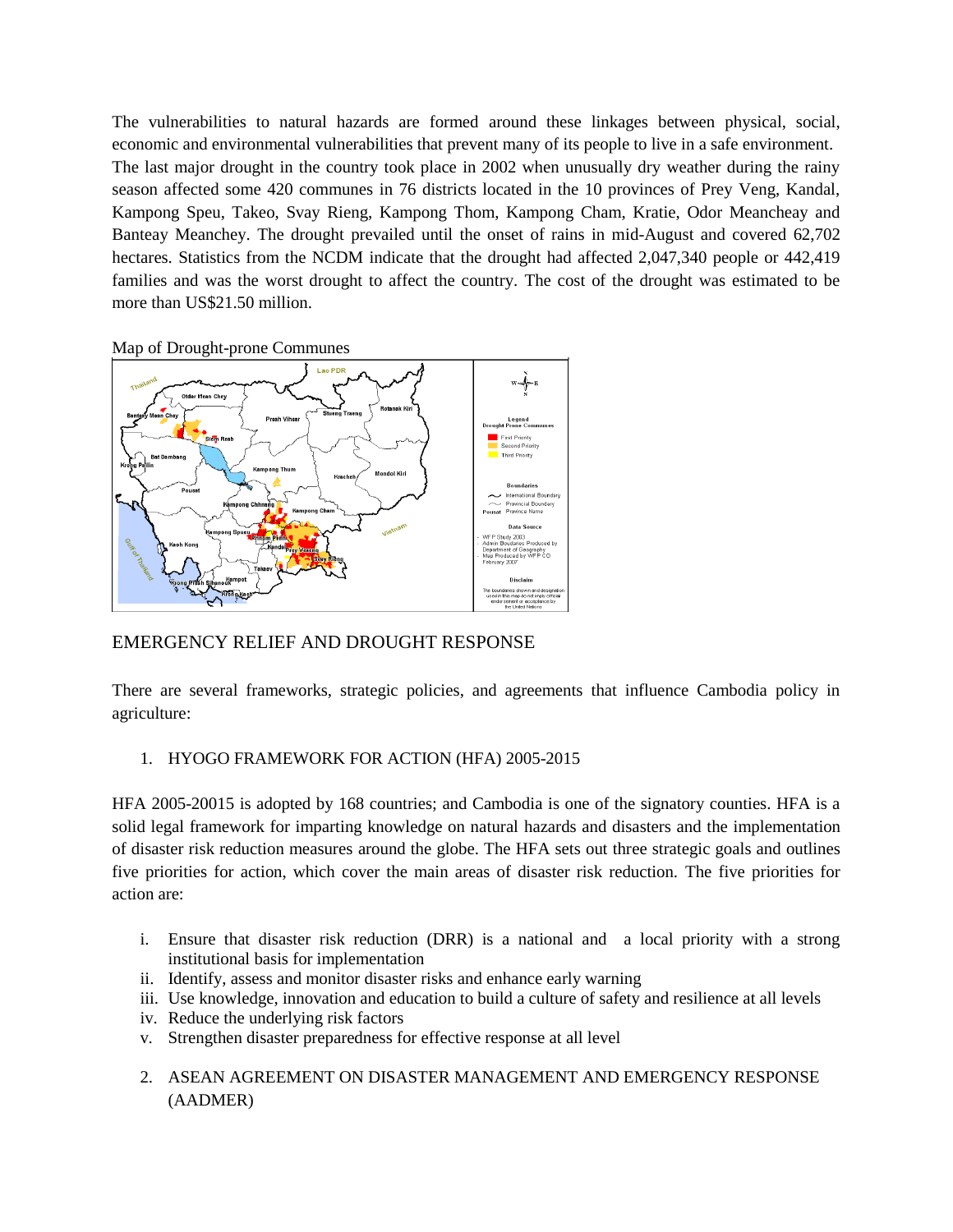AADMER is a regional legally-binding agreement that binds South East Asian Nations (ASEAN) Member States together to promote regional cooperation and collaboration in reducing disaster losses and intensifying joint emergency response to disasters in the ASEAN region. AADMER is also ASEAN's affirmation of its commitment to the Hyogo Framework for Action (HFA). AADMER contains provisions on disaster risk identification, monitoring and early warning, prevention and mitigation, preparedness and response, rehabilitation, technical cooperation and research, mechanisms for coordination, and simplified customs and immigration procedures.

The agreement has objectives to provide effective mechanisms to achieve substantial reduction of disaster losses in lives and in the social, economic and environmental assets of the Parties, and to jointly respond to disaster emergencies through concerted national efforts and intensified regional and international cooperation. This should be pursued in the overall context of sustainable development and in accordance with the provisions of this Agreement.

## 3. NATIONAL STRATEGIES DEVELOPMENT PLAN 2009-2013 (NSDP)

NSDP has been developed to serve as the implementation tool or roadmap for the implementation of the Rectangular Strategy for Growth, Employment, Efficiency and Equity. The NSDP 2008-2013 (phase II) covers the period of the Fourth Legislature and the Rectangular Strategy. The plan recognized natural disasters such as floods, droughts, typhoons, and epidemic diseases caused some losses of human lives, damaged to crops, properties as well as affected national economy. The plan envisages of addressing the underline factors causing community people more and more vulnerable through sustainable interlinked development works.

# 4. STRATEGIC NATIONAL ACTION PLAN ON DISASTER RISK REDUCTION 2008-2013 (SNAP)

SNAP 2008-2013 has been launched in 2008 to address the implementation of the Hyogo Framework for Action (HFA) in Cambodia. An inter-institutional task force co-led by National Committee for Disaster Management (NCDM) and Ministry of Planning (MOP) has been formed to spearhead the formulation of the strategy.

The primary motivation of the Royal Government of Cambodia in the formulation of an Action Plan for Disaster Risk Reduction (DRR) is to reduce the vulnerability of its people, especially the poor, to the effects of natural, environmental, and human-induced hazards. This can best be achieved by strengthening the disaster management system in Cambodia and by incorporating a disaster risk reduction perspective into the policies, strategies and plans of government in all sectors and at all levels. The Action Plan was conceived and formulated to serve as the "road map" or guide for strengthening and undertaking disaster risk reduction in Cambodia. Implementation of the activities and projects identified in the plan can contribute significantly to the attainment of government's primary objective of poverty reduction. A strong emphasis is given towards strengthening sub-national capacities, particularly at the community level, to fully support the government priority of the poverty reduction as elaborated in national development plans and policies (i.e., NSDP 2006-2010, NPRS, CMDG, NAPA 2006).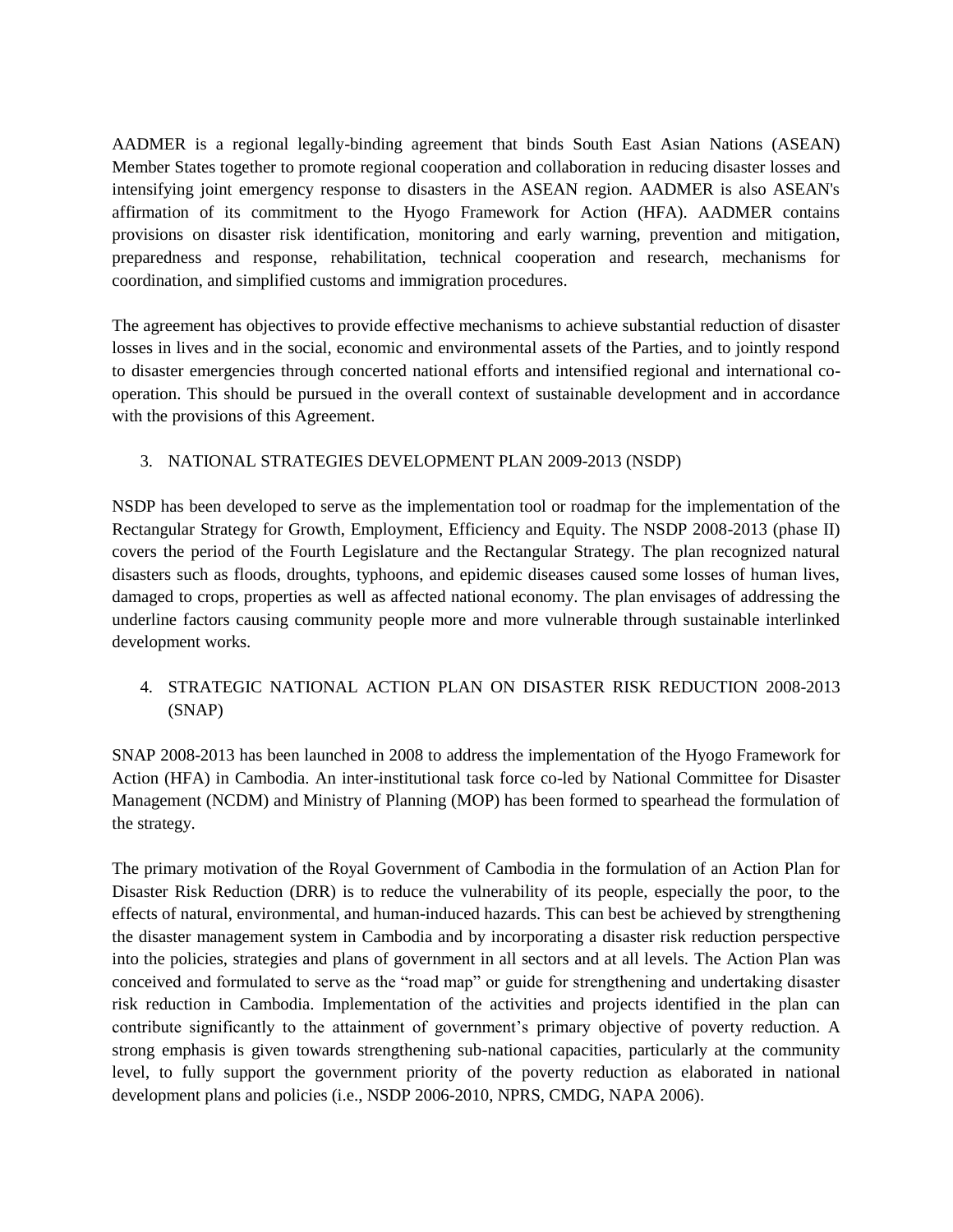The six key disaster risk reduction components appropriate for Cambodia are identified as follows:

- i. Ensure that disaster risk reduction is a national and a local priority
- ii. Strengthen sub-national and community-based disaster risk management
- iii. Identify, assess and monitor hazard risks and enhance early warning
- iv. Use knowledge innovation and education to build a culture of safety and resilience
- v. Mainstreaming DRR into Policies and Programs of Relevant Government Ministries
- vi. Strengthen disaster preparedness for effective response at all levels

### 5. NATIONAL ADAPTATION PROGRAM OF ACTION TO CLIMATE CHANGE (NAPA)

NAPA was endorsed by the council of Ministers of the RGC on October 20, 2006. The main goal of the Cambodian NAPA is to provide a framework to guide the coordination and implementation of adaptation initiatives through a participatory approach, and to build synergies with other relevant environment and development programmes. Cambodia's NAPA presents priority projects to address the urgent and immediate needs and concerns of people at the grassroots level for adaptation to the adverse effects of climate change in key sectors such as agriculture, water resources, coastal zone and human health. Strategy for Agriculture and Water 2010-2013

This strategy, which was jointly developed by MoWRAM and MAFF, provides a single, transparent strategic framework that guides policy and planning processes in both ministries, and the various departments and sub-sectors within both. The strategy aims at improving agriculture productivities and productions through sustainable uses and management of water resources and at improving coordination amongst these two ministries whose institutional setting in agriculture and water sector is complex. The strategy serves the most "at the grass-root" because of the linkage of agriculture and water to rural affairs.

## 6. PRACTICES TO ALLEVIATE DROUGHT IMPACTS

The Strategic Plan of Action is built in line with the Strategic National Action Plan for Disaster Risk Reduction 2008-2013 (SNAP) interpreted from Hyogo Framework for Action 2008-2015.The strategy consists of five priorities:

- Priority 1: Strengthen institutional and technical capacities for disaster risk reduction and climate change in agriculture and enhance coordination mechanisms;
- Priority 2: Promote and enhance early warning systems for pro-active disaster risk reduction and climate change adaptation;
- Priority 3: Enhance knowledge management and innovation in support of disaster risk management and climate change adaptation in agriculture;
- Priority 4: Reduce vulnerabilities to disasters by improving technical options and implementing Community Based Disaster Risk Management and Climate Change Adaptation measures in agriculture;
- Priority 5: Strengthen effective preparedness and response capacities and integration of disaster risk reduction and climate change adaptation into agriculture intervention.

### ANTICIPATED OUTCOMES

The plan envisages achieving the results as below: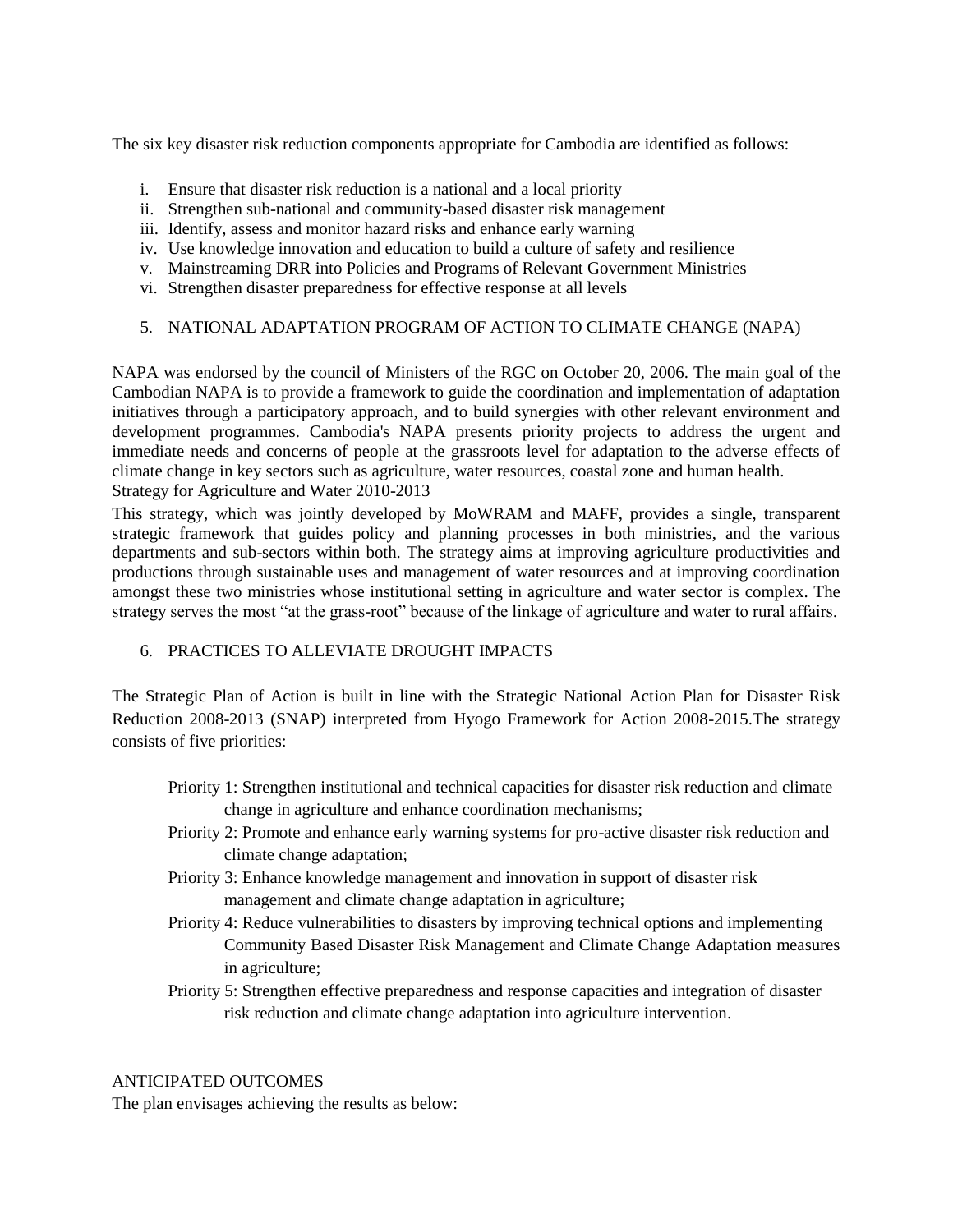- i. Law on SLM revised in view of DRR/CCA and endorsed
	- ii. DRR, CCA, and SLM integrated into planning and activities of all relevant departments, institutions, and stations within GDA
	- iii. Farmers made use of agromet information and EWS for making decision on their improving their cropping production systems and their livelihood
	- iv. Capacity of sub-national planner/extension workers on resilient agriculture technique enhanced
	- v. Documents and good practices on agriculture resilience available and widely shared
	- vi. Farmers received timely emergency response for agriculture

### INDICATORS:

- i. Numbers of departments/institutions/stations of GDA developed DRR/CCA plan
- ii. Numbers of agromet bulletins issued/broadcasted/shared
- iii. Numbers of farmers apply good practice and resilient agriculture technique
- iv. % of agriculture sector contributed into GDP growth
- v. % of farmers in disaster prone areas affected by food insecurity

#### THE NEED FOR KNOWLEDGE AND SKILLS ON DROUGHT MANAGEMENT

### CAPACITY DEVELOPMENT:

Strengthening institutional and technical capacities is necessary for effective implementation of the priorities. Though capacity development is specifically addressed under the Priority I, this applies to all the Priorities based on the need. The core areas of capacity development includes research and development, technology transfer, tools and methods for assessment, agriculture and crops services, policy advocacy, awareness raising and mainstreaming.

#### KNOWLEDGE AND COMMUNICATION:

There is a lack of knowledge and awareness about the disaster risk and climate change related measures and impacts at all levels. Communication between the research and development in general and to the extension system in particular are the key to transfer new innovations to the farmers. Generation, documentation, sharing and application of information directly contribute to meeting Priority III.

#### PARTNERSHIP:

Strategic partnership promotes an interdisciplinary approach in implementing the priority actions. The Strategic Plan of Action foresees partnership at all levels and amongst other General Directorates and Administrations within MAFF and amongst other Ministries, specifically MoWRAM and NCDM.

#### GENDER:

The gender dimension is crucial in DRM and agriculture sectors, where gender inequalities in access to and control over resources are persistent undermining a sustainable and inclusive development of the sector. Women leadership or women in the position of making decision is rather less in these sectors. The gender roles and relations affect food security and household welfare, critical indicators of agriculture development. Integration and mainstreaming of gender priorities in all activities is the key for successful implementation of this Strategic Plan of Action.